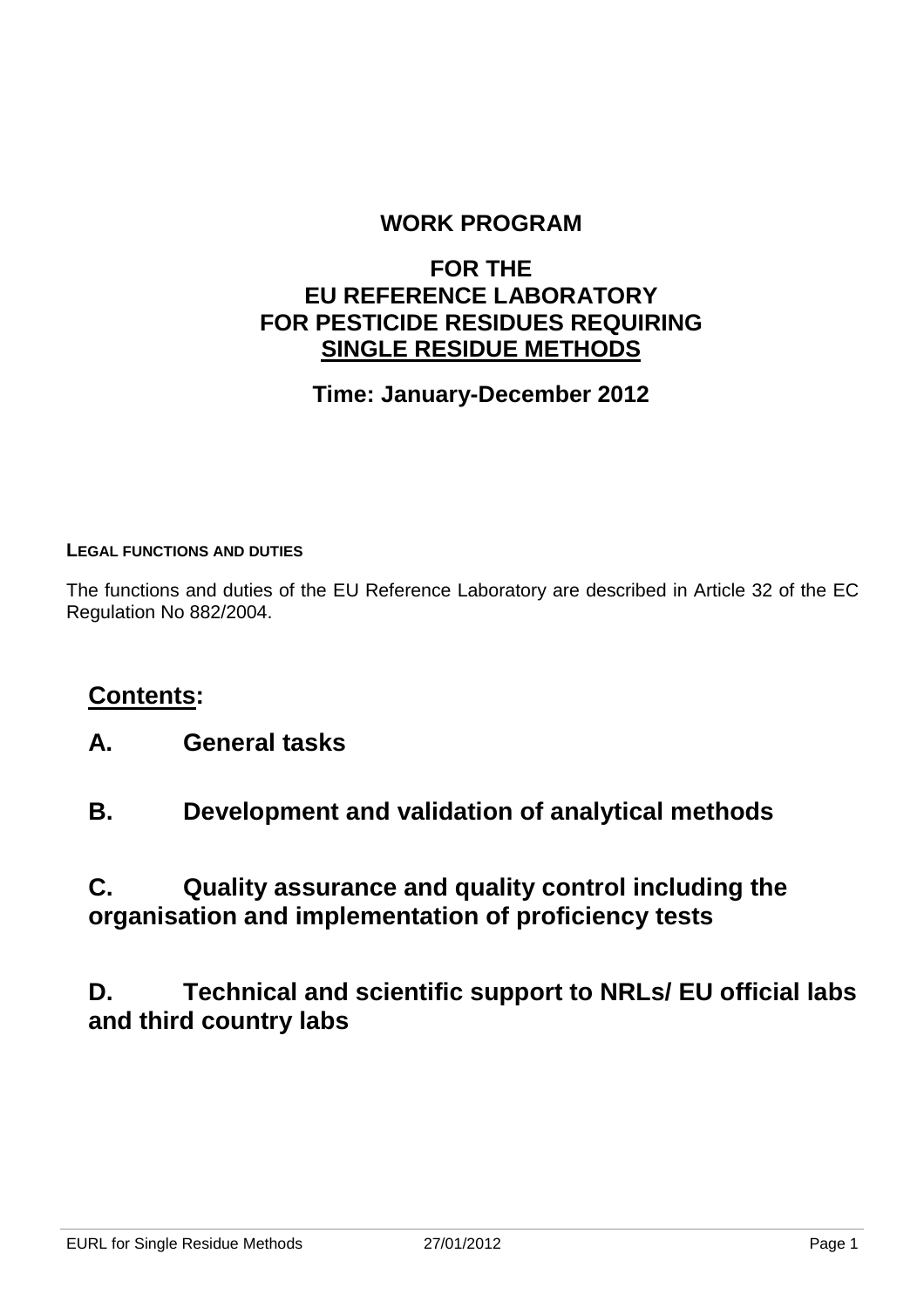# **A. General Tasks**

## A.1 **EURL meetings for coordination**

**Tasks:** Missions will be carried out by EURL-SRM members to participate in inter-EURLmeetings; aiming at planning, coordinating, evaluating, updating or conducting EURL-activities such as work programs, proficiency tests (PTs), method validations, joint web-platforms. Date and place of these meetings will be decided later. Meetings in presence of the EURL and EUPT-advisory group will be organized by the EURL-FV.

**Period:** To be decided later following consultations with the other EURLs and DG-SANCO.

## A.2 **Technical and scientific support to DG-SANCO**

**Tasks:** The EURL-SRM will continue supporting DG-SANCO's efforts in drafting a risk-based and meaningful plan for the EU-coordinated control program (CCP). The EURL-SRM will furthermore continue providing scientific assessments, opinions and advices to DG-SANCO as requested. These activities will include the involvement in the EFSA residue evaluation process, on behalf of the DG-SANCO, by giving opinions and advices as regards residue definitions and routine validated methods with focus on their practical applicability in labs conducting official pesticide residue analyses. Jointly with the other EURLs the EURL-SRM will, furthermore, assist DG-SANCO in the revision of Docum ent No. SANCO/ 10684/ 2009. Missions to meetings in Brussels, Parma or elsewhere will be carried out as necessary and as requested by DG-SANCO.

**Period:** As requested by DG-SANCO.

## A.3 **Compilation of annual financial and technical reports for 2011**

**Tasks:** see title

**Period:** March 2012 **Deliverables:** Reports in March 2012

## A.4 **Preparation of work program for 2013**

**Tasks:** see title

**Period:** July 2012 **Deliverables:** Work Program in July 2012

## A.5 **Cooperation with international organizations**

**Tasks:** Cooperation with int. organizations such as the Codex Committee on Pesticide Residues (CCPR), CEN, FAO/IAEA will continue. As far as requested by DG-SANCO, missions to attend meetings will be conducted.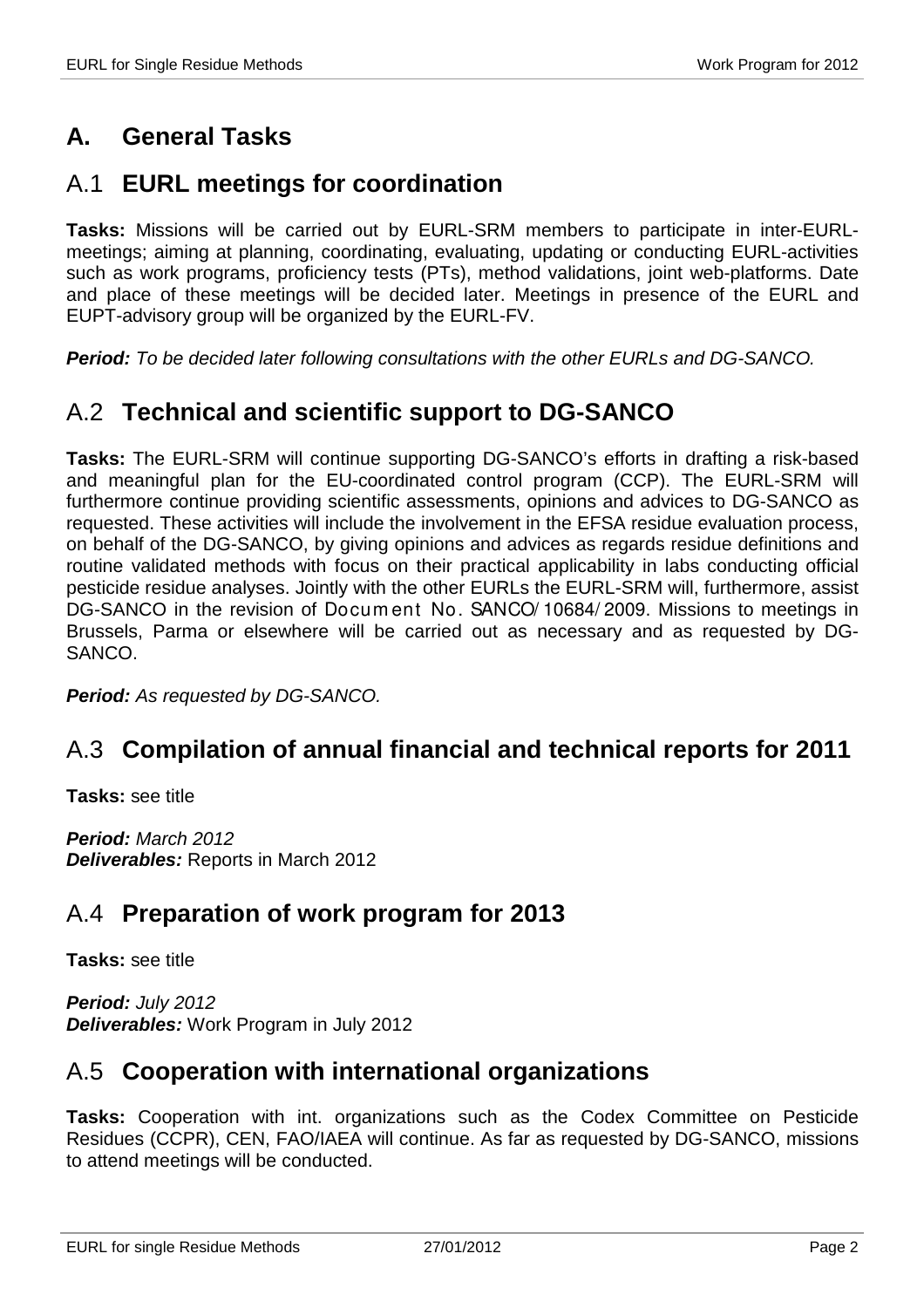## A.6 **EURL web-service: upgrading, maintenance, programming (Horizontal Task)**

**Tasks, period:** see sub-topics below

## A.6.1 **EURL-Web-Portal**

**Background:** The Internet Portal of the four pesticide EURLs (www.eurl-pesticides.eu) aims to facilitate dissemination of information from EURLs to NRLs and OfLs in an efficient, timely and transparent way.

**Task:** In 2011 the portal and the individual web-sites of the EURLs will be further expanded and gradually filled with valuable information. Still missing features will be gradually programmed according to the needs of the EURLs and the Network. The strategy to be followed will be discussed with the other EURLs and in close consultation with DG-SANCO.

**Period:** Throughout 2012

**Deliverables:** updated version of website

## A.6.2 **EURL DataPool**

**Background:** An "**EURL DataPool**" entailing numerous databases with information of practical interest to the network-laboratories has been installed and expanded within the frame of the previous work programs (www.eurl-pesticides-datapool.eu): Databases:

- a) Method Validation DB
- b) Methods DB
- c) Pesticides DB
- d) Stability of Standards DB
- e) Pesticide Authorizations DB
- f) Commodities DB
- g) Lab-Network DB
- h) EUPT-Archive DB

**Tasks:** Existing databases (see background) will be upgraded by expanding and improving their structure as well as the tools for on-line data-retrieval. The collection of data from various sources and its storage in the database will continue.

**Period:** throughout the year **Deliverables:** updated version of datapool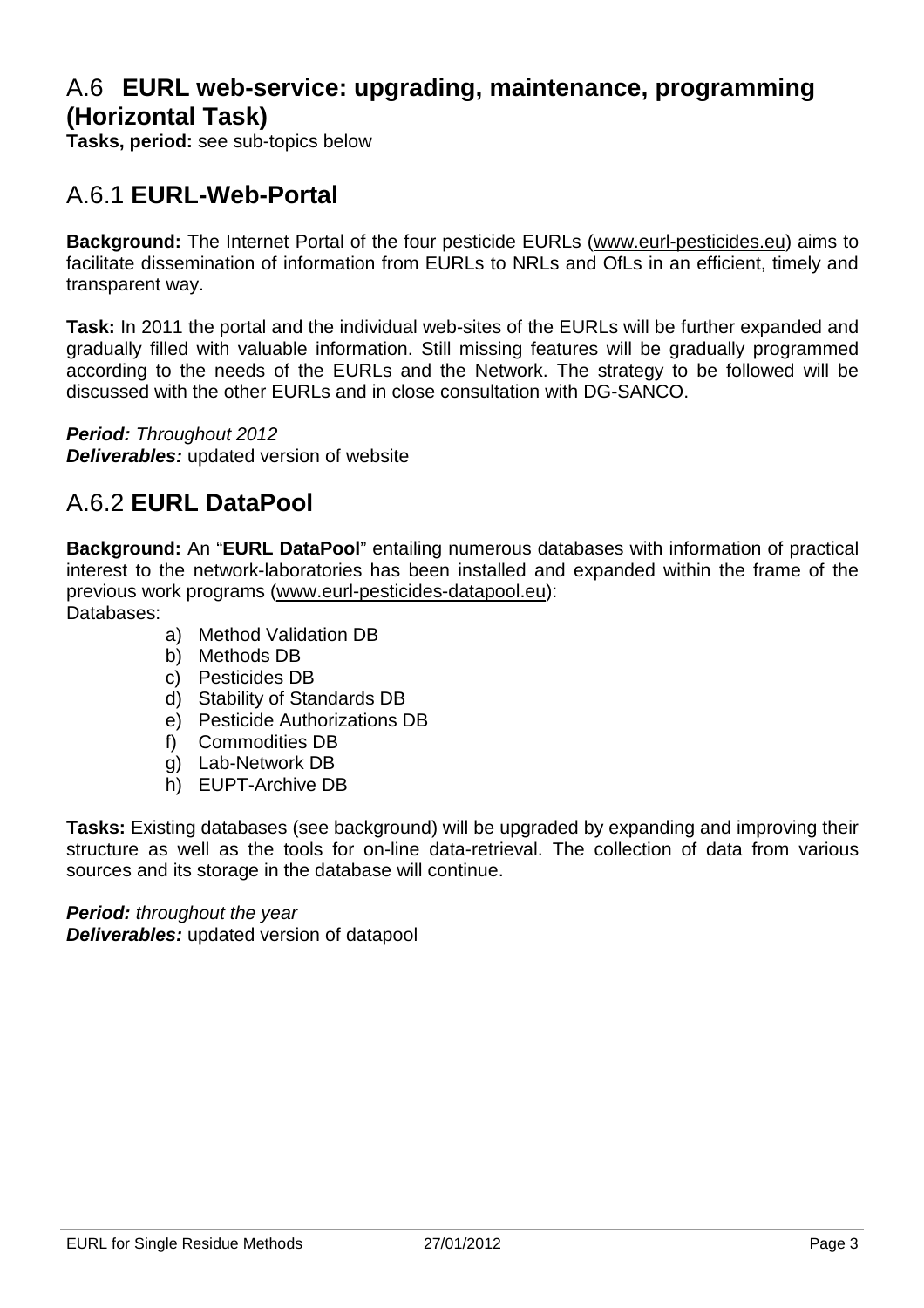## **B. Development and Validation of Analytical Methods**

## B.1 **Quick Polar Pesticides Method (QuPPe Method)**

**Background:** The EURL-SRM has developed a method for the simultaneous analysis of the several highly polar pesticides including ethephon, glyphosate, glufosinate, maleic hydrazide and fosetyl aluminium and metabolites thereof. The method involves a common extraction followed by LC-MS/MS analysis in groups.

**Task:** Further method development will be performed to expand the scope of the method by additional highly polar pesticides / metabolites. Efforts to pursue the standardization of the method in CEN will continue.

**Period:** throughout the year **Deliverables:** Updated method in Website in H2 2012

## B.2 **Solutions for pesticides requiring modified MRMs**

**Background:** Several pesticides and legally relevant metabolites are known to pose problems in analysis and are thus considered as "difficult" or non-amenable to multiresidue methods. In many cases analysis is possible following certain modifications of traditional multiresidue methods. Such modifications may entail pH-adjustment, temperature control, special measurement conditions, cleavage reactions to release conjugates etc..

**Task:** The experiments and studies to identify, characterize and group these types of pesticides will be continued. Modifications of the multiresidue methods will be introduced and communicated to the laboratories within the network. Priority will be given to pesticides and metabolites of high agricultural relevance or those included in EU coordinated control plans. **Period:** throughout the year

**Deliverables:** Reports in Website in H2 2012 and in 2013

## B.3 **Study applicability of DART-Technique for the screening of selected SRM-pesticides 1)**

**Background:** DART is a novel technique allowing qualitative / semi quantitative analysis of analytes located on sample surfaces without chromatographic separation and typically without or with minor sample preparation. The entire analysis is fast making the technique potentially suitable for screening applications.

**Task:** The EURL-SRM will perform experiments to check whether DART can be used to screen for various types of non-MRM-amenable pesticides, thus allowing the selection of samples to be further analysed by quantitative procedures. Priority will be given to pesticides and metabolites of high relevance in agriculture or those included in coordinated control plans of the EU.

#### **Period:** throughout the year

**Deliverables:** Reports in Website in H2 2012 and in 2013 **1) Note/disclaimer: This activity may be shifted to 2013 in case of budget cuts**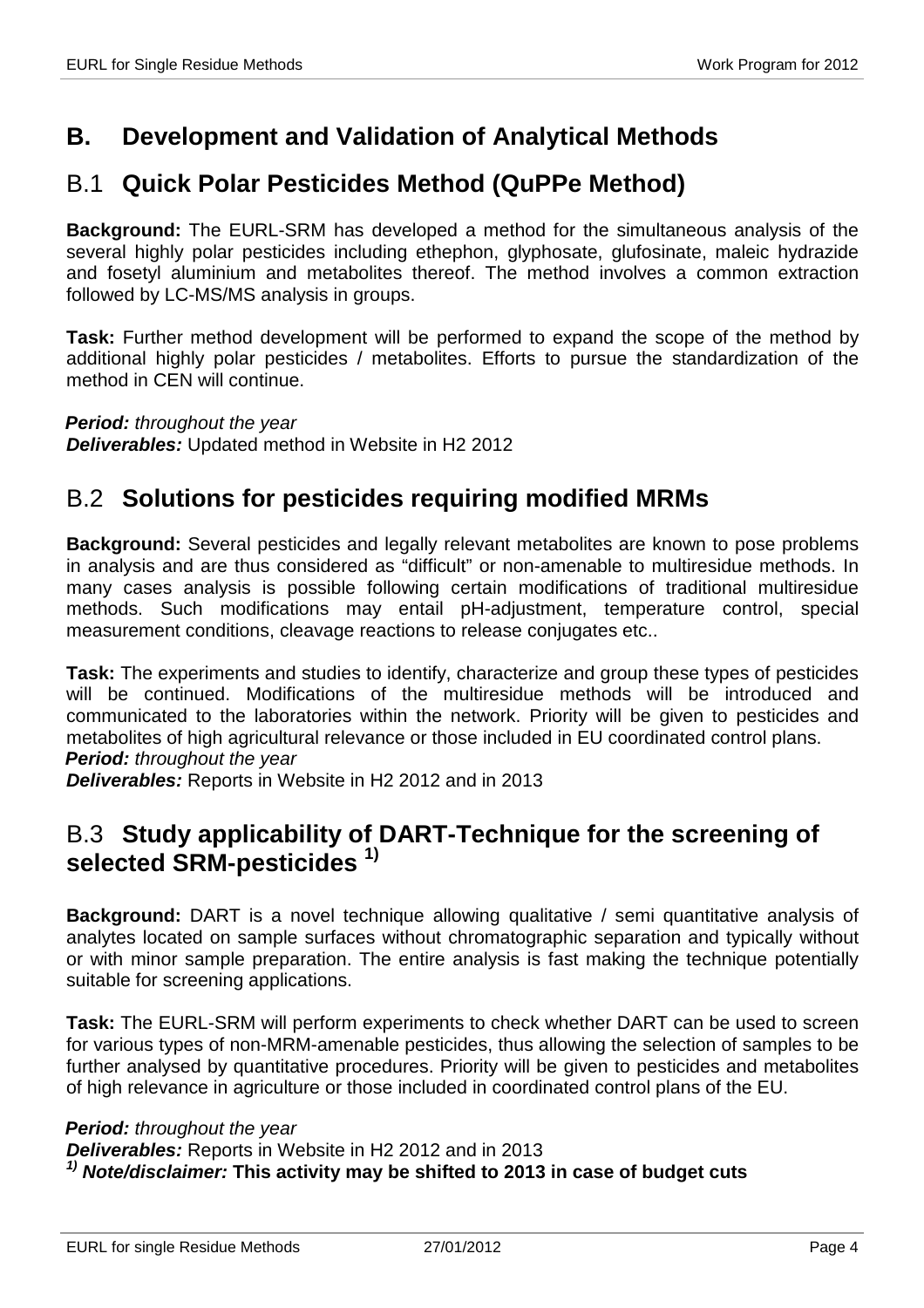# **B.4 Studies on the analysis of selected volatile pesticides in F&V2)**

**Background:** Various highly volatile pesticides are employed in agriculture and crop storage as fumigants. As such pesticides are typically non-amenable to multiresidue methods they are typically rarely analyzed by official control laboratories. Simple methodologies are thus required.

**Task:** The EURL-SRM will conduct experiments to check the simultaneous analysis of various volatile pesticides in fruit and vegetable commodities. Priority will be given to pesticides/ metabolites of high relevance in agriculture and those included in the EU coordinated control programme.

**Period:** throughout the year **Deliverables:** Reports in Website in H2 2012 and in 2013 **2) Note/disclaimer: This activity may be shifted to 2013 in case of budget cuts**

# **B.5 Studies on the analysis of selected polar pesticides in milk3)**

**Background:** certain highly volatile pesticides, may appear as residues in animal milk following consumption of contaminated feed. Methods of analysis of such pesticides in milk are thus necessary.

**Task:** The EURL-SRM will conduct experiments to check the simultaneous analysis of various polar pesticides in milk. Priority will be given to pesticides / metabolites of high relevance in agriculture, those included in the EU coordinated control programme as well as on those that, based on information submitted by the applicants within the frame of pesticide registration, were demonstrated to produce relevant residues in milk. In collaboration with the EURL-AO and the EURL-CF, it is also planned to conduct a feeding study of mammals producing milk for human consumption in order to check the residue levels of pesticides following the consumption of feed containing known levels of selected pesticides at realistic concentrations.

#### **Period:** throughout the year

#### **Deliverables:** Reports in Website in H2 2012 and in 2013

**3) Note/disclaimer:** The development of methods may have to be shifted to 2013 in case of budget cuts. The successful conduction of the feeding study may depend on factors beyond the influence of the EURL-SRM such as availability of suitable animals, availability of milk as well as on permissions by relevant authorities if these are necessary. The establishment/availability of suitable methods for the analysis of the potential residues may also be a restriction.

## **B.6 Study for sources of errors in DTC analysis as CS<sup>2</sup>**

**Background:** Dithiocarbamates (DTCs) are among the pesticides most widely used in agriculture. Analytical methods involving cleavage and determination of the released CS2 are conducted by most labs. The majority of the labs use spectrophotometric methods, following a derivatization of the released CS2. Increasingly used are methods entailing GC-determination of the CS2 following its partitioning into a non-polar solvent. Within the frame of PTs conducted by the EURL-SRM, extensive variations of the submitted results (large Qn-RSDs) were observed.

**Tasks:** The influence of various factors affecting the analytical results will be studied.

**Period:** throughout the year **Deliverables:** Report H2 2012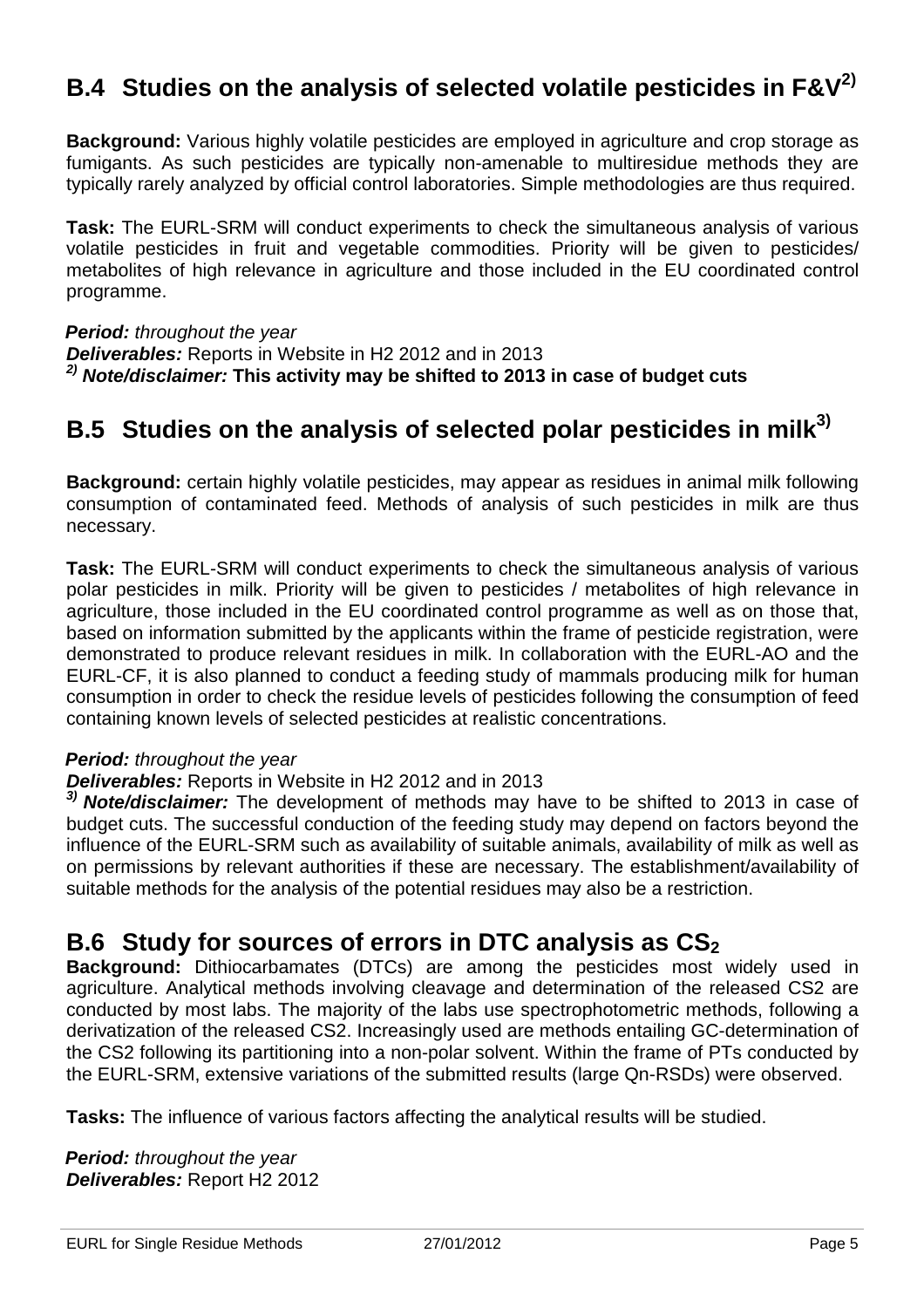# **C. QA/QC (Quality Assurance and Quality Control)**

## C.1 EU Proficiency Test SRM 7

**Task:** A proficiency test covering single residue methods (SRM) will be performed using dry pulses as commodity (most probably lentils).

Participants will be able to receive documents and instructions through the specific section of the EURL website. Each participant will receive a detailed printed and electronic report summarizing the PT-scope, results, data treatment and additional information of the methods employed by the participants.

**Period:** H1 of 2012 **Deliverables:** Report of EUPT by December 2012

C.2 Attend joint meeting to discuss and evaluate EUPT results **Period:** H2 of 2012 **Deliverables:** Report of EUPT by December 2012

## C.3 Establish criteria to assess PT-underperformance and overall PTperformance (HORIZONTAL ACTIVITY)

**Background:** EUPTs are a very valuable tool to assess the performance of laboratories in pesticide residue analysis. In case of underperformance corrective and follow-up actions are indicated both by the labs as well as by the responsible NRLs and EURLs. In certain cases training courses may be indicated. In the case of individual PT-results underperformance is well defined as it is reflected by the absolute z-score. When looking at multiple results generated within one PT or throughout many PTs, suitable underperformance criteria are yet to be set considering both analytical results and scope.

**Task:** In cooperation with the other three EURLs defined criteria will be established allowing to evaluate whether a laboratory was underperforming in EUPTs. The criteria to be established should be simple and comprehensive and suitable for online evaluation using the EUPTarchive.

**Period:** Throughout the year **Deliverables:** Updated version of the General Protocol for EUPTs in 2012

C.4 Assistance to labs in case of PT-underperformance **Task:** see under D.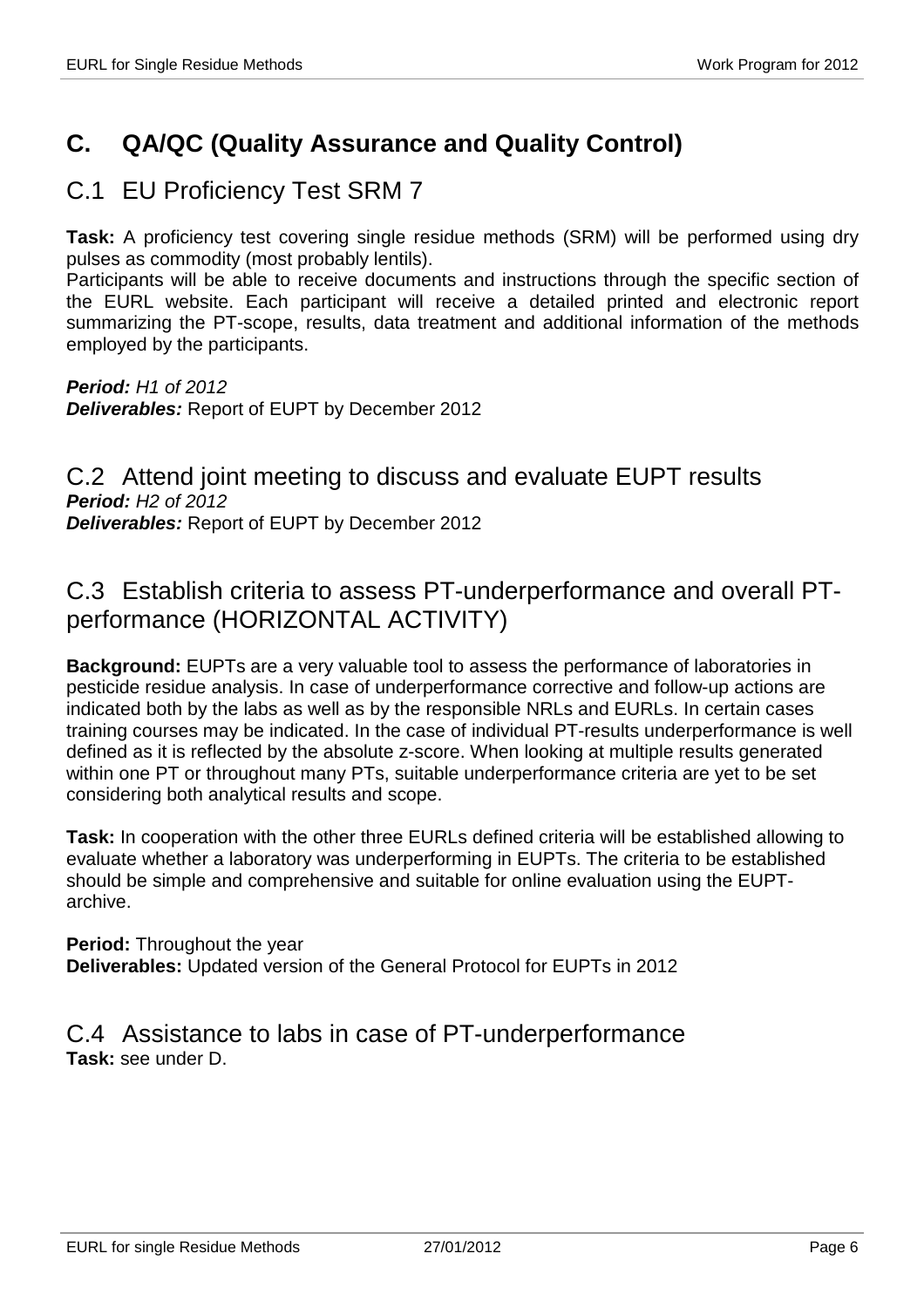## C.5 Create a "Pool of Proficient SRM-Labs" and promote concept of sub-contracting analyses within the Lab-Network

**Background:** Within the frame of official controls, SRM analytes are less frequently analyzed compared to MRM analytes. OfLs often complain that limitations in the available resources prevent them of establishing suitable methods for the analysis of SRM-analytes or applying such methods in case they are established. Lab-cooperation and subcontracting of analyses will help to reduce the overall number of labs that will have to establish or apply SRMs thus improving overall efficiency and frequency of analysis of SRM compounds.

**Task:** Following performance criteria that will be established in collaboration with the other 3 EURLs and the EUPT-advisory group, a list of laboratories considered as proficient for the analysis of individual SRM-compounds will be established ("Pool of Proficient SRM-Labs"). This list will be updated as new PT results become available. Laboratories considered as proficient will be contacted to get their consent to appear in the list. The final list will be published in the EURL-portal.

**Period:** H1 of 2012 and update in H2 2012 **Deliverables:** List available in EURL-portal

## **D. Technical and scientific support to NRLs/EU official labs and third country labs**

The dissemination of information to NRLs, OfLs and third country labs is achieved via personal communication and presentations in conferences and workshops (see D.1 - D.3) as well as with the help of the EURL-Web-Portal (A.6.1) and the EURL-Datapool (A.6.2). The establishemnt of a comprehensive Network-DB is contributing in further strengthening the network (see A.6.2).

# **D.1 Annual Workshop**

**Task:** A joint workshop will be performed by the EURL-SRM, EURL-FV and EURL-CF in Cyprus. The venue was chosen following an invitation by the Cypriot Authorities on the occasion of the EU-precidency helt by Cyprus in the second half of 2012. All relevant parties including DG-SANCO were consulted. Corresponding NRLs from selected countries will be invited to participate. The workshop will cover technical aspects as well as lectures and discussions on analytical, EUPT and QC aspects. Special needs and problems of the laboratories to participate as well as of DG-SANCO will be considered in the design of the workshop. The EURL-SRM will take over the full organization and administration of the workshop in collaboration with the local NRL.

#### **Period:** To be decided

**Deliverables:** Financial report within 2 months of the workshop as well as Technical Report incl. feedback evaluation within 4 months of the workshop. The technical report will be presented in the website.